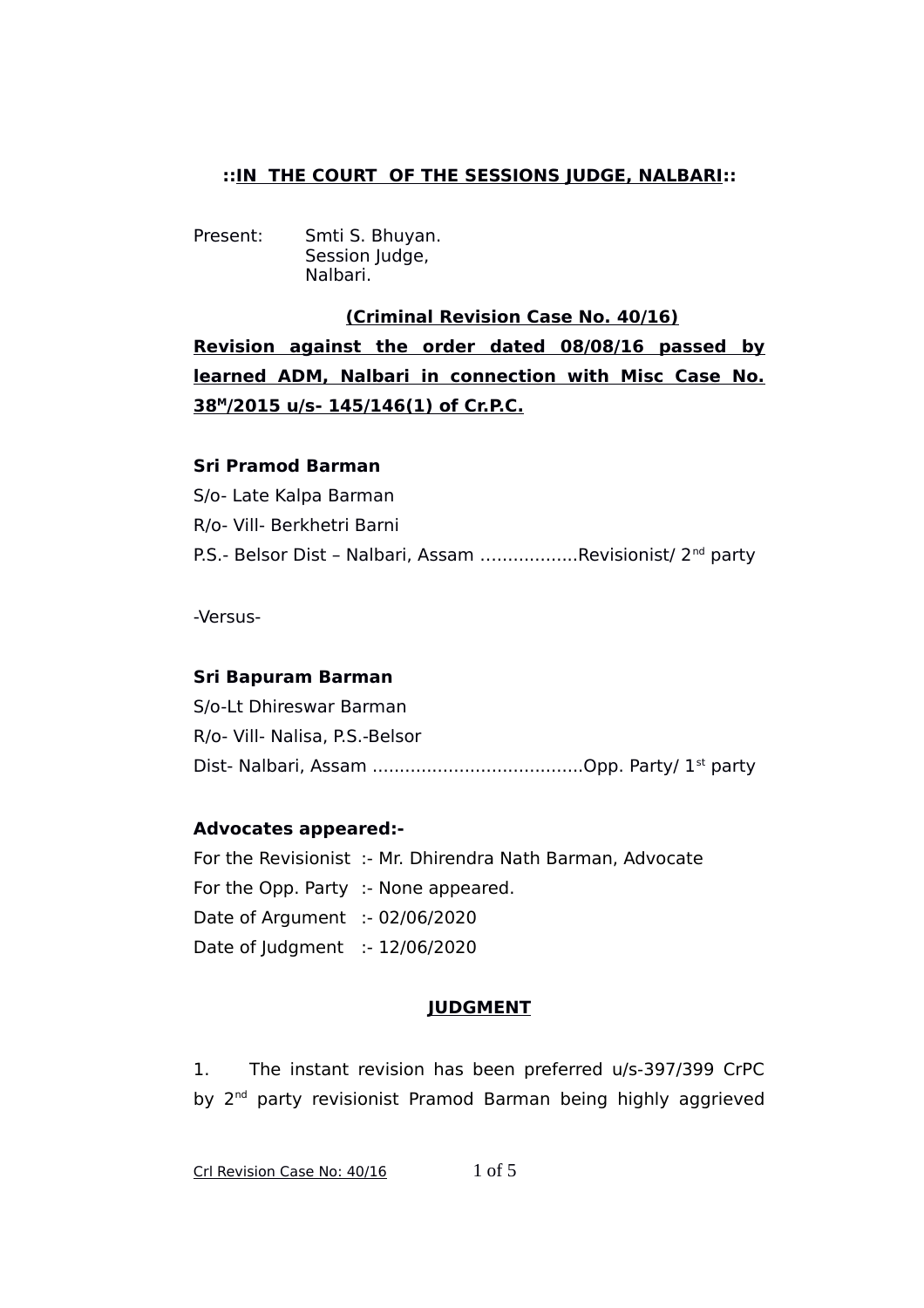and dissatisfied with the order dated 08/08/16 passed by learned ADM, Nalbari in Misc. Case No. 38<sup>M</sup> /2015 u/s-145/146(1) CrPC whereby learned ADM, Nalbari appointed  $1<sup>st</sup>$  party as receiver to cultivate the disputed land for the sali season and  $1<sup>st</sup>$  party is directed to deposit the sale proceed through treasury challan under H/A "8443" and the receiver would auction the crops in presence of local gaonburah and receiver would deduct the cultivating and harvesting costs from the total sale proceed.

2. Fact leading to the revision is that 1st party Bapuram Barman filed a petition before the learned ADM, Nalbari against 2<sup>nd</sup> party Pramod Barman stating that 2<sup>nd</sup> party is a cheater, and greedy person and  $1<sup>st</sup>$  party is possessing the scheduled land situated at Nalisa village under Pakowa Mouza covered by dag No. 350, patta no. 153 measuring 5 bigha 2 katha 4 lechas bounded by North- Anil, East-Late Baikuntha Barman, West-Sailen, Arup Barman and South- Bhagawan Barman and he has payed the revenue of the land regularly and  $2<sup>nd</sup>$  party has no any possession over the land and due to his greedy nature he tried to dispossess the  $1<sup>st</sup>$  party and there is a likelihood of breach of peace in the locality. It has been stated that 2<sup>nd</sup> party after taking Rs. 80,000/from 1st party, handed over the possession to  $1<sup>st</sup>$  party and the land was taken from the original pattadar and from then  $1<sup>st</sup>$  party is using the land for cultivation and harvesting crops there and  $2<sup>nd</sup>$ party is trying to restrain the  $1<sup>st</sup>$  party from cultivation. Learned ADM, Nalbari vide order dated 10/04/15 registered Misc Case No. 38<sup>M</sup> /15, drawn up a proceeding u/s- 145 CrPC, issued notice to the both the parties and passed order of attachment of the land u/s-146(1) CrPC covered by the aforesaid dag and patta in favour of 1st party Bapuram Barman against which 2nd party preferred this revision petition.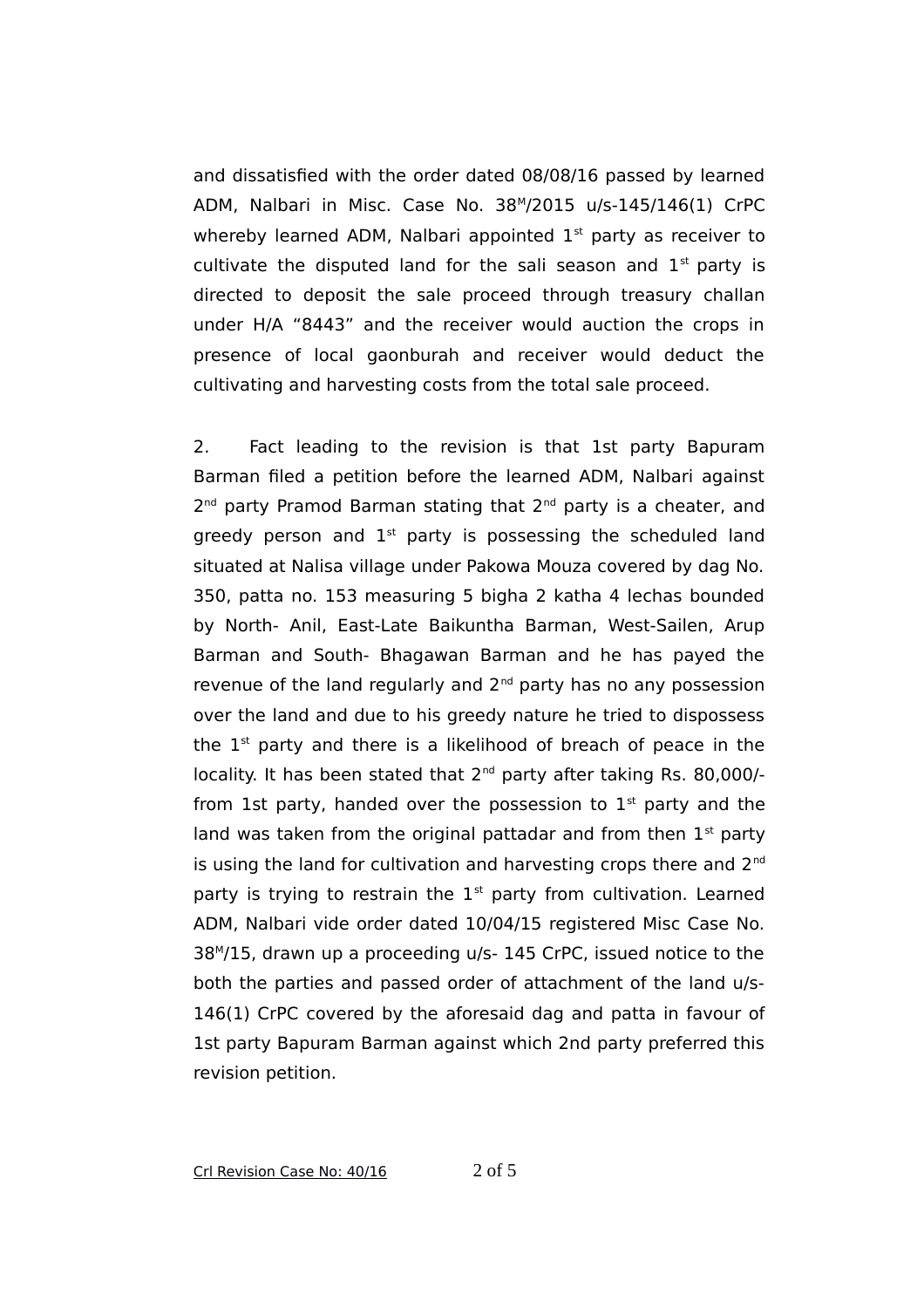3. Opposite party i.e. present revisionist Pramod Barman made his appearance before the learned ADM, Nalbari, submitted his written statement, denied the case of the 1st party made in his petition u/s- 145 CrPC and stated that 1st party was trying to sell the land of other pattadar Sailen Barman and Arup Barman, both are sons of Late Ramesh Barman applied for permission before the appropriate authority and that land is under the possession of 2nd party from the day of Late Ramesh Barman and 2nd party is paying the costs of the land and Sailen and Arup Barman told 2nd party to sell the land to him and 1st party prays for permission before the circle officer, to that  $2^{nd}$  party filed objection and that is why  $1<sup>st</sup>$  party illegally made an agreement with mother of Sailen Barman and Arup Barman and possessed the land by registering a case vide Misc Case No. 14<sup>M</sup>/15. The disputed land is under possession of Renuka Barman, Mrigen Barman and Parthapratim Barman and as Mrigen and Parthapratim are mentally weak, the whole land was looked after by Renuka Barman and Renuka Barman stayed at Newyork and she gave right upon the 2nd party to look after the land and 2nd party is the own uncle of the pattadars.

4. None appeared for the opposite party at the time of hearing the petition. I have heard learned counsel for revisionist. Learned counsel for revisionist submitted that learned ADM, Nalbari without giving an opportunity of being heard to the  $2<sup>nd</sup>$  party/ revisionist passed the impugned order and learned ADM, Nalbari failed to appreciate the statement of the revisionist made in his WS and learned ADM failed to appreciate material on record in the right manner.

5. I have perused the case record. In the case in hand 1st party Bapuram Barman filed the petition on 10/04/15 before the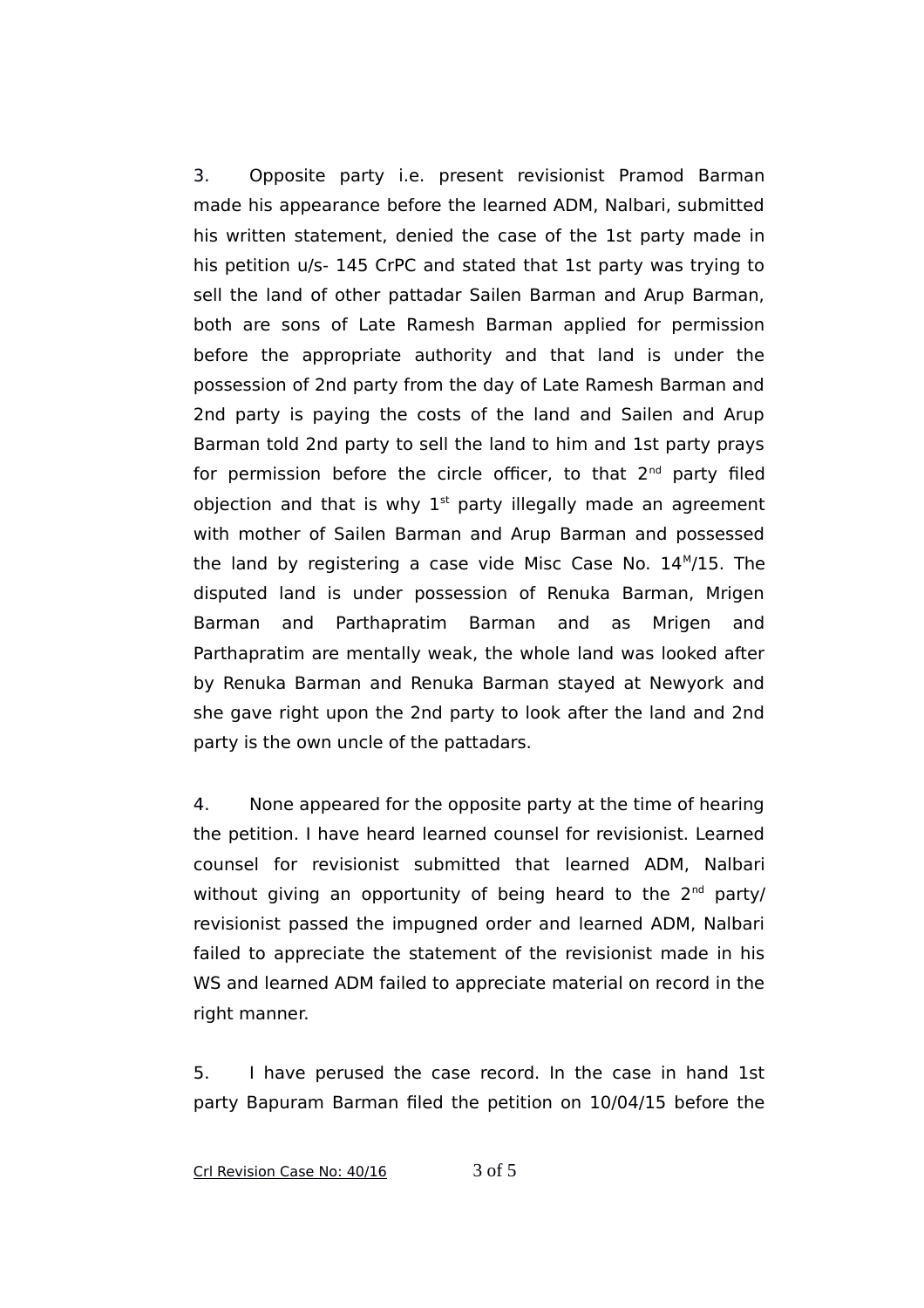learned District Magistrate, Nalbari which is forwarded to learned ADM, Nalbari for action and learned ADM, Nalbari drawn up a proceeding u/s-145 CrPC and the disputed land was attached on 10/04/15 fixing 05/05/15 for written statement of 2nd party and report and present revisionist made his appearance before the learned ADM, Nalbari and he submitted his written statement on 05/06/15. Learned ADM, Nalbari vide order dated 06/07/15 passed an order to appoint Taiz Ali as receiver and he is allowed to cultivate in the disputed land and Taiz Ali deposited the proceed money vide challan no. T/5406 on 30/05/16 and thereafter, learned ADM, Nalbari passed an order on 08/08/16 based on the petition dated 05/08/16 submitted by  $1<sup>st</sup>$  party Bapuram Barman where in he stated he was willing to appointed as receiver for cultivating the disputed land and he was appointed as receiver in the disputed land.

6. The material on record pointed case is at the stage of evidence and order dated 08/08/16 was passed without hearing the other side and calling for their written statement. As such order dated 08/08/16 is erroneous and defective and case is at the stage of cross of parties and possession have not been determined and this is a fit case for remand and accordingly, the order dated 08/08/16 passed by learned ADM, Nalbari in Misc Case No. 38<sup>M</sup> /15 u/s-145/146(1) CrPC is set aside.

7. In view of the aforesaid discussion, case is remanded back for fresh trial to the court of learned ADM, Nalbari. Both the parties are directed to appear before the learned ADM, Nalbari within 40 days from the date of order of this court and the learned ADM, Nalbari will dispose of the case in accordance with law after giving opportunity to the parties of being heard.